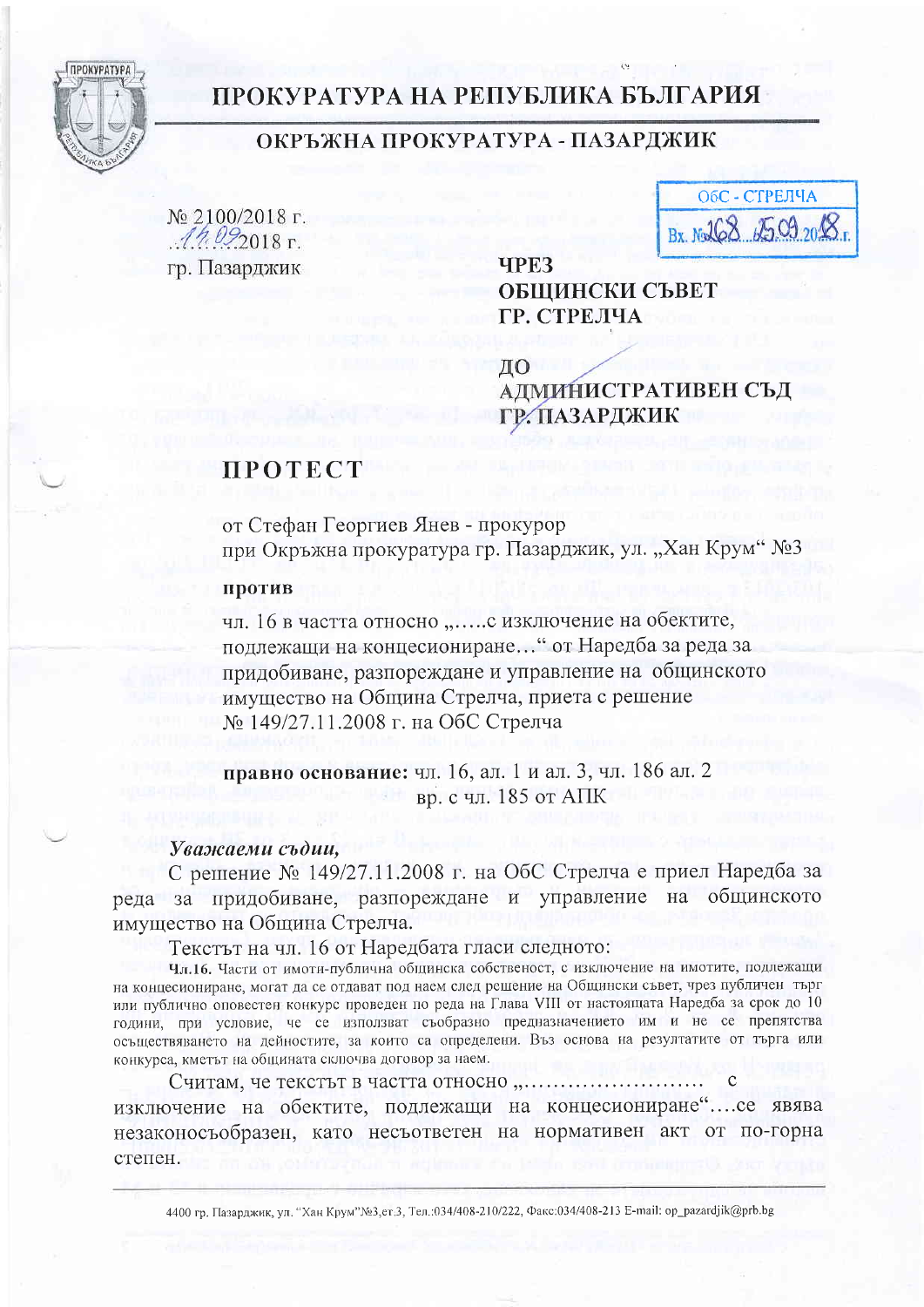Това е чл. 14 ал. 7 от ЗОС, който след изменението със ЗИД ЗОС/Закон за общинската собственост/ ДВ бр. 15 от 2011 година гласи следното:

#### Чл. 14

# 神经理工具

(7) (Изм. - ДВ, бр. 15 от 2011 г.) Свободни имоти или части от тях - публична общинска собственост, могат да се отдават под наем за срок до 10 години при условията и по реда на ал. 2 след решение на общинския съвет. Части от имоти - публична общинска собственост, които са предоставени за управление по реда на чл. 12, могат да се отдават под наем, при условие че не се възпрепятства осъществяването на дейностите, за които съответният имот е предоставен за управление.

От съпоставката на текста в наредбата с текста от закона се вижда, че изразът "... с изключение на обектите, подлежащи на концесиониране...." не съществува в закона след изменението му от 2011 година насам. Актуалната редакция на чл. 14 ал. 7 от ЗОС, за разлика от предходната, не изключва обектите подлежащи на концесиониране от кръга на обектите, които могат да бъдат отдавани под наем по реда на същия закон. Разпоредбата е обща и касае всички имоти публична общинска собственост без значение на техния вид.

Текстът в наредбата не е променен от органа на местната власт. Той противоречи и на разпоредбата на § 12 т. 2 от ПЗР на ЗИДЗВ /ДВ бр. 103/2013 г., изм. и доп. ДВ бр. 58/2015 г. /Закона за водите/ която гласи

§ 12. В общините, на чиято територия има язовири - публична общинска собственост, за които не са сключени договори за стопанисването, поддръжката и експлоатацията им, по предложение на кмета на общината общинският съвет приема решение за:

1. създаване на общинско предприятие за осъществяване на тези дейности, или

2. (доп. - ДВ, бр. 58 от 2015 г.) откриване на процедура за избор на оператор на язовирна стена за възлагане стопанисването, поддръжката и експлоатацията на язовирите чрез предоставянето им под наем или на концесия.

Нормата не визира в кои случаи имот - публична общинска собственост може да бъде предоставен на концесия и в кои под наем, което налага за изясняване на този въпрос да бъде съпоставена действаща нормативна уредба уреждаща въпросите свързани с управлението и разпореждането с водите и водните обекти. В чл. 22 ал. 3 от 3В изрично е предвидено, че по отношение на водите, водните обекти  $\overline{M}$ водностопанките системи и съоръжения - общинска собственост, се прилага Законът за общинската собственост, доколкото с този закон и Закона за сдружения за напояване не е предвидено друго. Следователно Закона за водите и ЗСН се явяват специални по отношение на Закона за общинската собственост и наредбата за общинската собственост, приета на осн. чл. 8, ал. 2 от ЗОС и дерогират действието им по отношение на посочените обекти, в случай че предвиждат нещо различно. Видно от раздел II от Глава Втора на Закона за водите, единствената възможност предвидена в същия нормативен акт за предоставянето на язовири публична общинска собственост на трети лица, извън случаите на стопанисването им от самата община, е учредяване право на концесия върху тях. Отдаването под наем на язовири е допустимо, но по силата на Закона за сдруженията за напояване, като изрично е предвидено в §3 и §4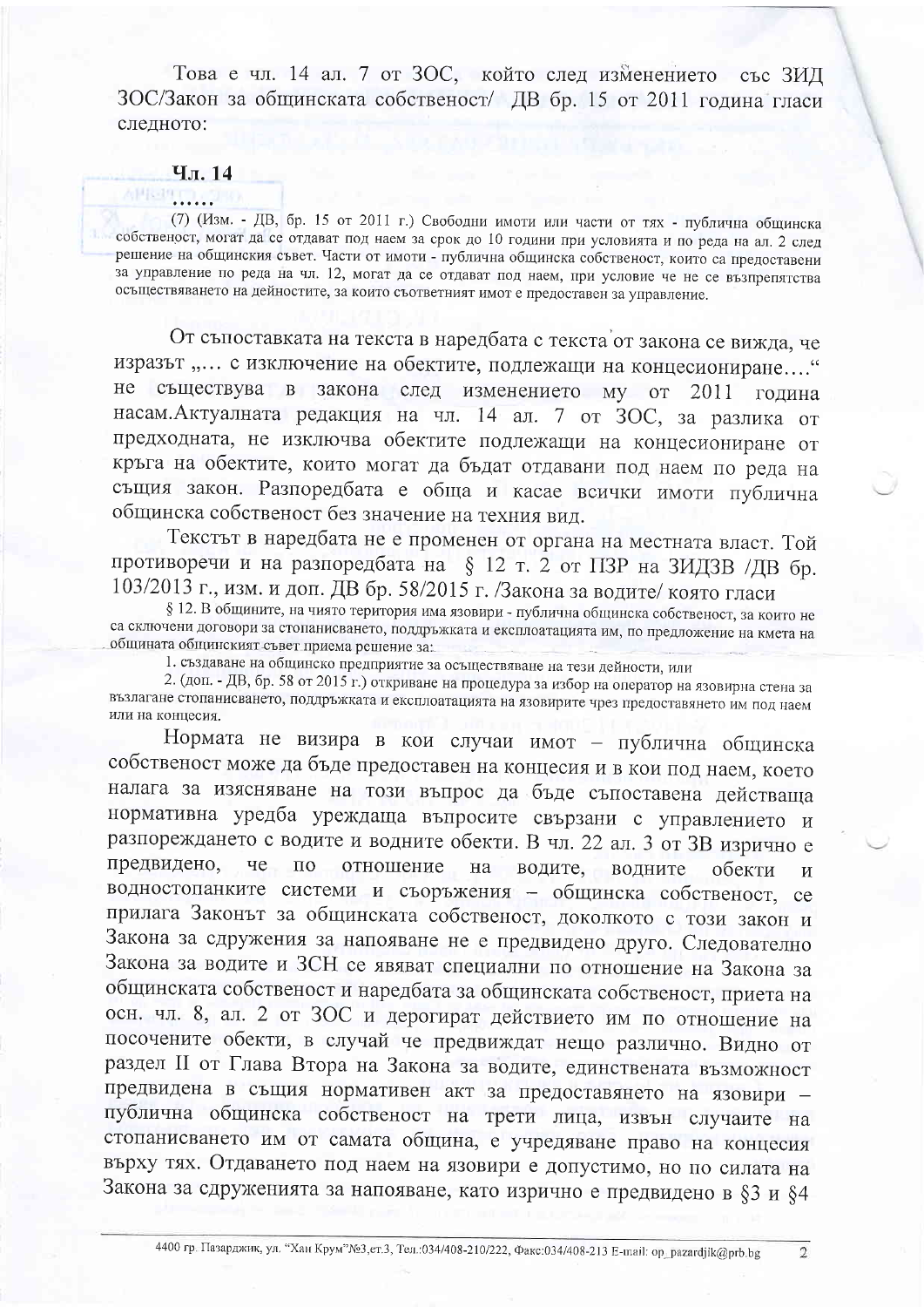от Закона за сдруженията за напояване, но само в предвидените от тези норми случаи, а именно: водоемите обект на оспореното решение да са били включени в имуществото на прекратените вече организации по \$12 от ПЗР на ЗСПЗЗ, язовирите са били предназначени за напояване и представляват елементи от напоителната система или технологична обособена нейна част, при условие, че към момента на влизане на този закон в сила няма сключен договор по §3, ал. 2 до предявяване на изискане по реда на §3 ал. 3 и то след съгласуване с надзорния орган, съобразно §4, ал. 1 ПЗР ЗСН.

Тълкувайки тези разпоредби, в тяхната взаимна връзка  $\mathbf{H}$ взаимодействие, се разбира, че язовирите, които са публична общинска собственост, могат да бъдат отдавани под наем по реда на чл. 14 ал. 7 от 3ОС и §12 ал. 2 от ЗИДЗВ /ДВ бр. 103 от 2013 г., изм. доп. бр. 58 от 2015 г./, само в хипотезата на §3 и §4 от ЗСН. В останалите случаи, единствената възможност за тяхното предоставяне за ползване от трети лица е чрез учредяване право на концесия, но не и чрез отдаване под наем.

Така частта от текста на наредбата влиза в противоречие с текстовете на закона и се явява незаконосъобразна, като несъответна на нормативен акт от по-горна степен.

Съгласно чл. 3 ал. 1 от ЗНА законът е нормативен акт, който урежда първично или въз основа на Конституцията обществени отношения, които се поддават на трайна уредба, според предмета или субектите в един или няколко института на правото или техни подразделения. Посоченото означава, че цитираните норми от посочените по-горе закони регламентират съответните обществени отношения винаги по начин. избран от законодателя и това положение трае до последваща промяна или отмяна по законодателен път.

Описаното противоречие с по-висша норма се противопоставя и на принципа на повелителната разпоредба на чл. 15 ал. 1 от ЗНА, според която нормативният акт трябва да съответства на конституцията и другите нормативни актове от по-горна степен. Съгласно чл. 15 ал. 3 от ЗНА, ако постановление, правилник, наредба или инструкция противоречат на нормативен акт от по-висока степен, правораздавателните органи прилагат по-високия по степен акт.

Частта от нормата на чл. 16 от Наредбата за реда за придобиване, разпореждане и управление на общинското имущество на Община Стрелча е в противоречие и с чл. 76 ал. 3 от АПК и чл. 8 от ЗНА, като несъответстващи на нормативен акт от по-горна степен.

Доводи за целесъобразност на текстовете **OT** наредбата ca неприложими. Законовите разпоредби са императивни.

В тази насока има съдебна практика - Решение № 2606/08.12.2015 г. по АД № 979/2015 г. на АС гр. Варна, оставено в сила с решение № 9107/21.07.2016 г. по АД № 2348/2016 г. на ВАС и решение № 100/05.05.2016 г. по АД № 38/2016 г. на АС гр. Хасково.

 $\overline{3}$